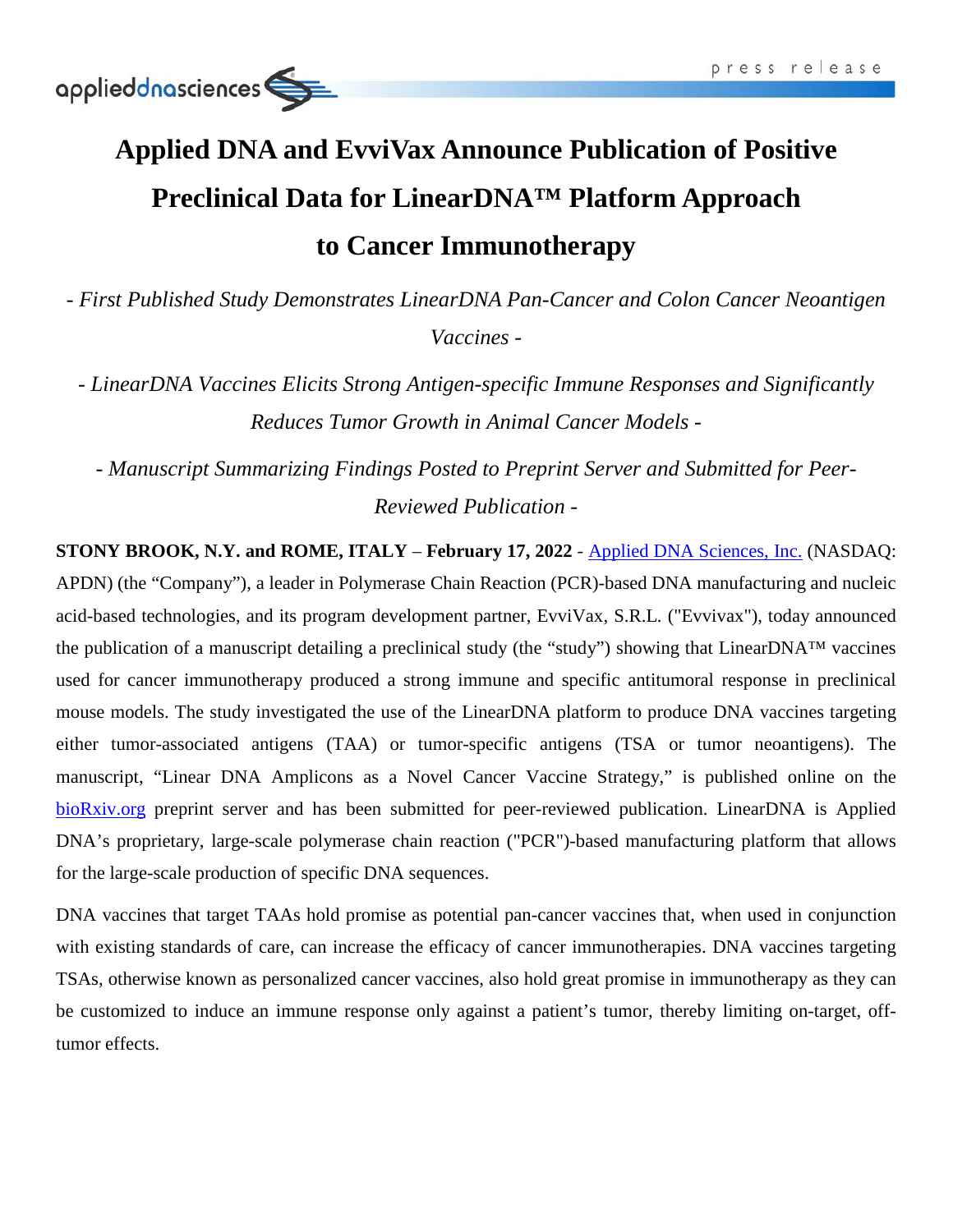#### **TAA: TERT Vaccine**

One aspect of the study used a DNA vaccine targeting telomerase reverse transcriptase (TERT), a TAA that holds potential as a target for a pan-cancer vaccine. The TERT DNA vaccine was designed by EvviVax and exclusively licensed by the Company for the LinearDNA platform for veterinary applications. In prior clinical trials conducted by EvviVax, a plasmid form of the TERT DNA vaccine administered along with the standard of care chemotherapy was shown to increase the survival of canines with Stage III/IV B cell lymphoma from 37 weeks to 97 weeks. B-cell lymphoma is the most common type of non-Hodgkin lymphoma in canines.<sup>1</sup>, with lymphoma accounting for 15-20% of new cancer diagnoses in canines.<sup>2</sup>. For the study, the TERT DNA vaccine was administered to mice in either plasmid DNA or LinearDNA form and the immune response studied and compared. The study's results demonstrated that both the plasmid DNA and LinearDNA forms of the TERT DNA vaccine induced comparable immune responses in mouse models.

#### **TSA/Neoantigens Vaccine**

The second aspect of the study utilized a personalized DNA vaccine specifically targeting several TSAs expressed in a colon cancer mouse model. Personalized cancer vaccines hold great promise in immunotherapy as they can be customized to induce an immune response only against a specific patient's tumor, thereby limiting off-tumor effects and increasing efficacy and therapeutic index. In the study, LinearDNA and plasmid DNA forms of the personalized cancer vaccine were administered to mice in the colon cancer model. For both forms of the DNA vaccine, several cohorts also received immune checkpoint inhibitors (ICI) based on anti-CTLA-4 and/or anti-PD1. The study demonstrated that the LinearDNA personalized vaccine produced an equal or greater immune and antitumoral response than the plasmid form of the same DNA vaccine, particularly when coupled with ICI.

Dr. James A. Hayward, president and CEO of Applied DNA, stated, "The study demonstrates that LinearDNA and plasmid DNA can elicit a comparable immune response in animal cancer models. We believe this study validates the use of LinearDNA as a more cost- and time-efficient alternative to plasmid DNA for DNA-based cancer vaccines. Cancer immunotherapy is relevant to veterinary and human markets; the latter is expected to reach \$169 billion by  $2028<sup>3</sup>$ . As the exclusive licensee of the TERT DNA vaccine for veterinary applications, we believe these data support further investigation of the LinearDNA vaccine as a potential veterinary cancer immunotherapy and, beyond that, for human cancer immunotherapy."

 <sup>1</sup> https://www.ctsaonehealthalliance.org/research/animal-disease-models/diffuse-large-b-cell-

lymphoma#:~:text=Diffuse%20large%20B%2Dcell%20lymphoma%20(DLBCL)%20is%20a%20hematopoietic,15%2D30%20per%2 0100%2C000%20dogs.<br><sup>2</sup> https://vcahospitals.com/know-your-pet/lymphoma-in-dogs

 $3$  https://www.biospace.com/article/cancer-immunotherapy-market-size-to-reach-usd-168-48-billion-by-2028-reports-and-data/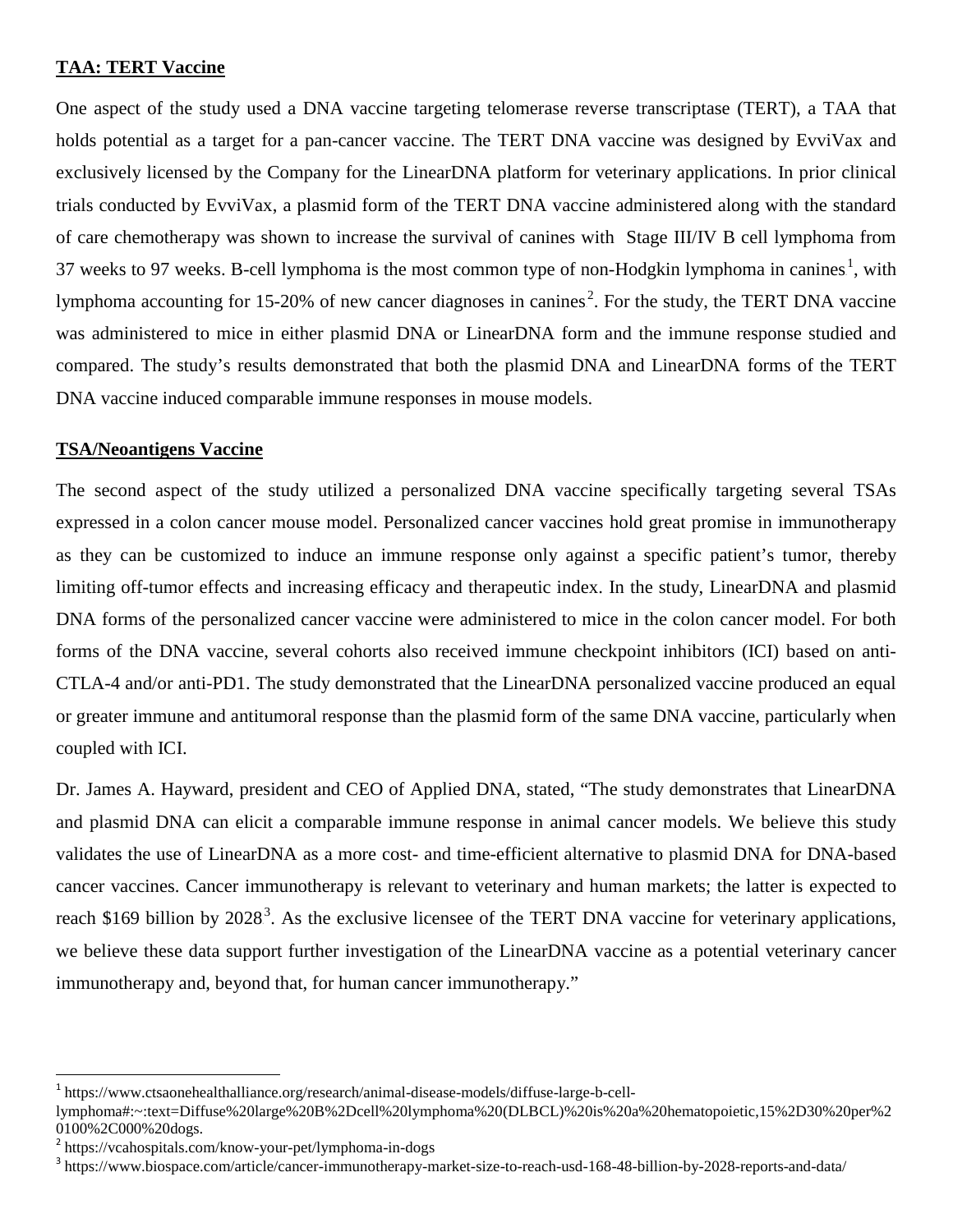Dr. Luigi Aurisicchio, CEO and chief scientific officer of Evvivax S.R.L., commented, "We believe that DNA vaccines for cancer hold immense promise for both human and veterinary applications. One obstacle to DNA vaccine manufacturing is their current production as plasmid DNA. We believe that the completely cell-free LinearDNA platform avoids the numerous pitfalls of plasmid DNA-based production, making it ideal for DNA vaccine manufacturing broadly, and in cancer immunotherapy, specifically."

## **About Applied DNA Sciences**

Applied DNA is commercializing LinearDNA™, its proprietary, large-scale polymerase chain reaction ("PCR")-based manufacturing platform that allows for the large-scale production of specific DNA sequences.

The LinearDNA platform has utility in the nucleic acid-based *in vitro* diagnostics and preclinical nucleic acidbased drug development and manufacturing market. The platform is used to manufacture DNA for customers as components of *in vitro* diagnostic tests and for preclinical nucleic acid-based drug development in the fields of adoptive cell therapies (CAR T and TCR therapies), DNA vaccines (anti-viral and cancer), RNA therapies, clustered regularly interspaced short palindromic repeats (CRISPR) based therapies, and gene therapies.

The LinearDNA platform also has non-biologic applications, such as supply chain security, anti-counterfeiting and anti-theft technology. Key end-markets include textiles, pharmaceuticals and nutraceuticals, and cannabis, among others.

Leveraging its deep expertise in nucleic acid-based technologies, the Company has also established safeCircle™, a high-throughput turnkey solution for population-scale COVID-19 testing. safeCircle is designed to look for infection within defined populations or communities utilizing high throughput testing methodologies that increase testing efficiencies and provide for rapid turn-around-times.

Visit [adnas.com](https://cts.businesswire.com/ct/CT?id=smartlink&url=http%3A%2F%2Fwww.adnas.com&esheet=52577642&newsitemid=20220210005832&lan=en-US&anchor=adnas.com&index=5&md5=10cabac793f86c32f25257743d2113c1) for more information. Follow us on [Twitter](https://cts.businesswire.com/ct/CT?id=smartlink&url=https%3A%2F%2Ftwitter.com%2FAPDN&esheet=52577642&newsitemid=20220210005832&lan=en-US&anchor=Twitter&index=6&md5=c2f1ba0c98f8c525c56293af3e54ec76) and [LinkedIn.](https://cts.businesswire.com/ct/CT?id=smartlink&url=https%3A%2F%2Fwww.linkedin.com%2Fcompany%2Fapplied-dna-sciences%2F&esheet=52577642&newsitemid=20220210005832&lan=en-US&anchor=LinkedIn&index=7&md5=0e0812f8266bb3f05fa370c23f8cbf27) Join our [mailing list.](https://cts.businesswire.com/ct/CT?id=smartlink&url=https%3A%2F%2Fvisitor.r20.constantcontact.com%2Fmanage%2Foptin%3Fv%3D001WY2H_3RLHWpUIP7uJ0g2FUYlX7COpyndjr_yah9C58ngZJ6ahj8DbNSztyPn7vIMqLYeA-liYQt3MpvUE8gyvu4plzwyyCepelE65zAbhN8%253D&esheet=52577642&newsitemid=20220210005832&lan=en-US&anchor=mailing+list&index=8&md5=acb7db512ef0f3b5273f3c7751cc5643)

The Company's common stock is listed on NASDAQ under ticker symbol 'APDN,' and its publicly traded warrants are listed on OTC under ticker symbol 'APPDW.'

Applied DNA is a member of the Russell Microcap® Index.

## **About Evvivax**

Evvivax, whose name is derived from Engineered Veterinary Vectored Immunotherapy and Vaccines, is a spinoff of Takis Biotech [\(www.takisbiotech.it\)](https://cts.businesswire.com/ct/CT?id=smartlink&url=http%3A%2F%2Fwww.takisbiotech.it&esheet=52424947&newsitemid=20210506005654&lan=en-US&anchor=www.takisbiotech.it&index=7&md5=febc6ae4e9c358b5a6bfdc4b83058669). Evvivax pursues the discovery and development of innovative Therapeutic Veterinary Cancer Vaccines based on proprietary viral vectors and DNA platform technologies. Evvivax frontline candidates are two therapeutic cancer vaccines for canine tumors: Tel-eVax and Erb-eVax. Evvivax aims at translating scientific breakthrough achievements in Cancer Immunotherapy into marketed innovative products in Veterinary and subsequently in Human Oncology. More recently, Evvivax has moved to developing innovative vaccines against zoonotic diseases, including a vaccine against COVID-19 for pets.

Visit [www.evvivax.com](https://cts.businesswire.com/ct/CT?id=smartlink&url=http%3A%2F%2Fwww.evvivax.com&esheet=52424947&newsitemid=20210506005654&lan=en-US&anchor=www.evvivax.com&index=8&md5=9d5a44857564af2a212c4cd945d4cd1b) for more information.